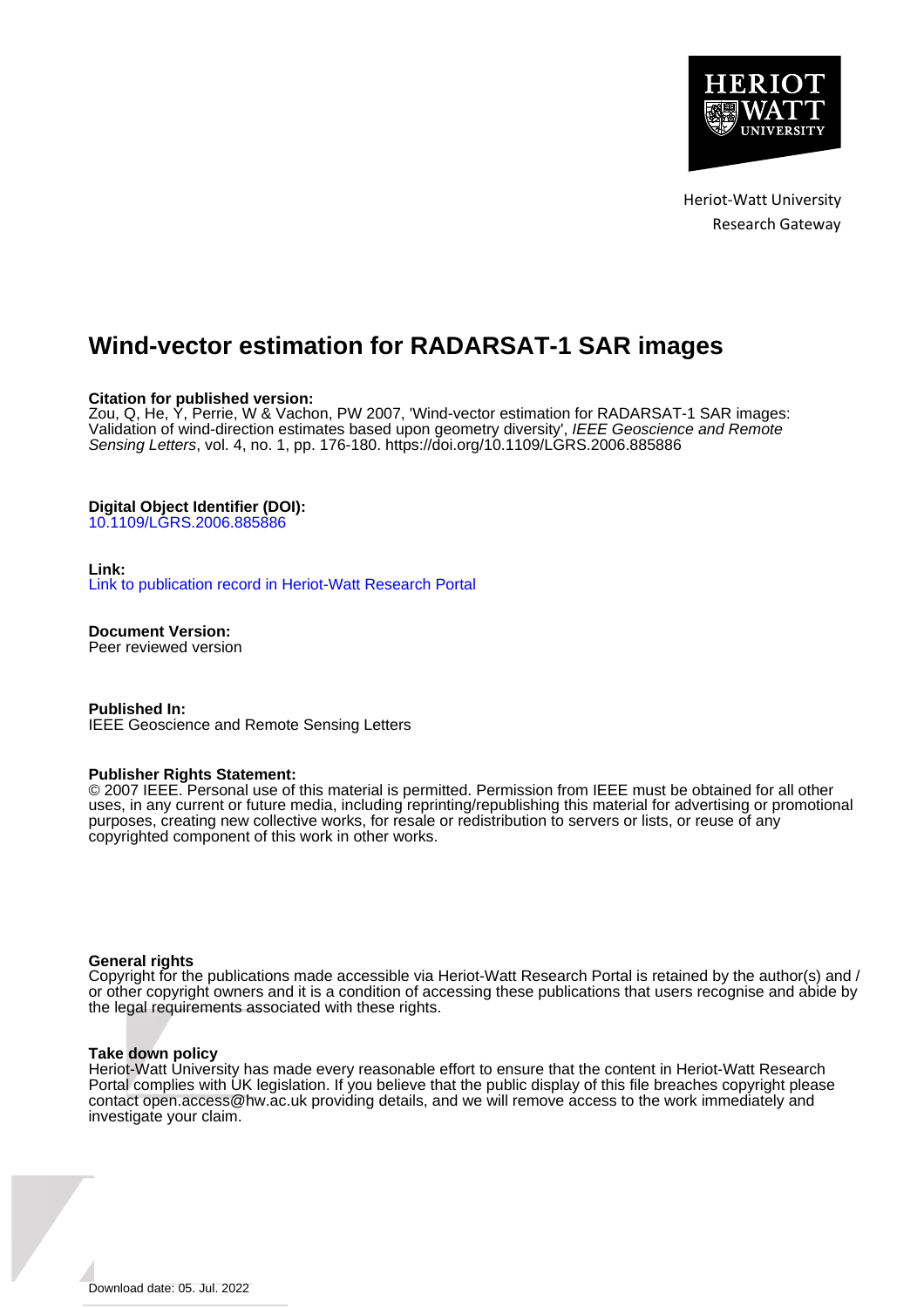# Wind Vector Estimation for RADARSAT-1 SAR Images: Validation of wind direction estimates based upon geometry diversity

Qingping Zou, Yijun He, *Member, IEEE*, Will Perrie, and Paris W. Vachon, *Senior Member, IEEE* 

*Abstract***—A new wind vector algorithm is presented which uses radar backscatter**  $\sigma^0$  measurements at two adjacent sub-scenes **of RADARSAT-1 synthetic aperture radar (SAR) images, with each sub-scene having slightly different geometry. Resultant wind vectors are validated using in-situ buoy measurements, and compared with wind vectors determined from a hybrid wind retrieval model, using wind directions determined by spectral analysis of wind-induced image streaks, and observed by colocated QuikSCAT measurements. The hybrid wind retrieval model consists of CMOD-IFR2 (applicable to C-band, VV polarization) and a C-band co-polarization ratio according to Kirchhoff scattering. The new algorithm displays improved skill in wind vector estimation for RADARSAT-1 SAR data when compared to conventional wind retrieval methodology. In addition, unlike conventional methods, the present method is applicable to RADARSAT-1 images both with and without visible streaks. However, this method requires ancillary data such as buoy measurements to resolve the ambiguity in retrieved wind direction.** 

*Index Terms***— Synthetic Aperture Radar (SAR), RADARSAT, Wind vector retrieval, Air-sea interaction** 

#### I. INTRODUCTION

OR incidence angles between 20° and 70°, the radar FOR incidence angles between 20° and 70°, the radar backscatter  $\sigma^0$  from the ocean surface is caused by resonant Bragg scattering at the radar wavelength of a few centimetres. Despite modulation by both surface gravity waves and surface currents, these Bragg-scale waves are predominantly an oceanic response to the wind stress; therefore, ocean wind information may be extracted from synthetic aperture radar (SAR) images. The spatial resolution of the RADARSAT-1 SAR is 10 m to 100 m, while that of spaceborne scatterometers is in the 25 km to 50 km range. Therefore, the SAR can detect finer scale structures such as land-sea breezes, wakes, roll vortices, atmospheric gravity waves, and meteorological fronts. Moreover, the high

Manuscript received June 16, 2006

P. W. Vachon is with Defence R&D Canada – Ottawa, Ottawa, ON K1A 0Z4, Canada

resolution SAR-derived wind field may be particularly important in the coastal region, marginal ice zone, lakes and estuaries where scatterometer measurements are often contaminated by backscatter from land and ice (Vachon and Dobson, 2000; Portabella and Stoffelen, 2002).

Empirical C-band wind retrieval models such as CMOD-IFR2 relate the backscatter intensity at a particular frequency and polarization, the neutral wind speed at 10 m height, and the radar geometry, specifically the relative wind direction and incidence angle (Long, 1985; Stoffelen and Anderson, 1993; Quilfen, 1993; Vachon and Dobson, 1996). Originally proposed for backscatter measurements from the ERS C-band, VV polarization scatterometers, these models were later adopted to extract wind vectors from C-band SAR data. However, since radar backscatter  $\sigma^0$  is a nonlinear function of both wind speed and direction, neither of these two parameters can be determined uniquely from a single backscatter measurement by SAR.

There are two main approaches to this under-determined problem: the SAR wind direction algorithm (SWDA) and the SAR wind algorithm (SWA). For SWDA, the wind direction is deduced from low wavenumber components of the SAR image spectra, which often appear in SAR ocean imagery as a result of boundary layer features such as wind rows or wind streaks (Brown 1990; Etling and Brown, 1993; Vachon and Dobson, 1996; Wackerman *et al.*, 1996; Fetterer *et al.*, 1998; Vachon and Dobson, 2000). The estimated wind direction is then used to infer the wind speed from the backscatter by using a CMOD-type model and incorporating an appropriate copolarization ratio. A limitation of SWDA is that the SAR imagette size for spectral analysis should be at least  $\sim$ 16 km, roughly twice the expected maximum spatial scale of marine boundary layer roll vortices. Moreover, this method has an inherent 180° wind direction ambiguity. The SWA method, on the other hand, is based on the smearing of the SAR image by longer waves in the azimuthal direction (Chapron *et al.*, 1995; Kerbaol *et al.*, 1998). Application of SWA in nearshore and coastal areas is limited because shoaling and refraction of ocean waves can modify the radar backscatter induced by the local wind. Recently, Horstman and Koch (2005) estimated wind directions using the local spatial gradient of SAR image while Wackerman et al. (2003) used a projection method to generate wind direction estimates.

In this paper, we describe a new algorithm for wind retrieval from RADARSAT-1 images that is based on the methodology

Q. Zou is with Centre for Coastal Dynamics and Engineering, School of Engineering, University of Plymouth, Plymouth, Devon, PL4 8AA England (e-mail:qingping.zou@plymouth.ac.uk).

Y. He is with Institute of Oceanology, Chinese Academy of Sciences, Qingdao 266071, China

W. Perrie is with Fisheries & Oceans Canada, Bedford Inst. Oceanography, Dartmouth, Nova Scotia, B2Y 4A2 Canada and Dept. Engineering Mathematics, Dalhousie University, Halifax, Nova Scotia, B3J 1Y9 Canada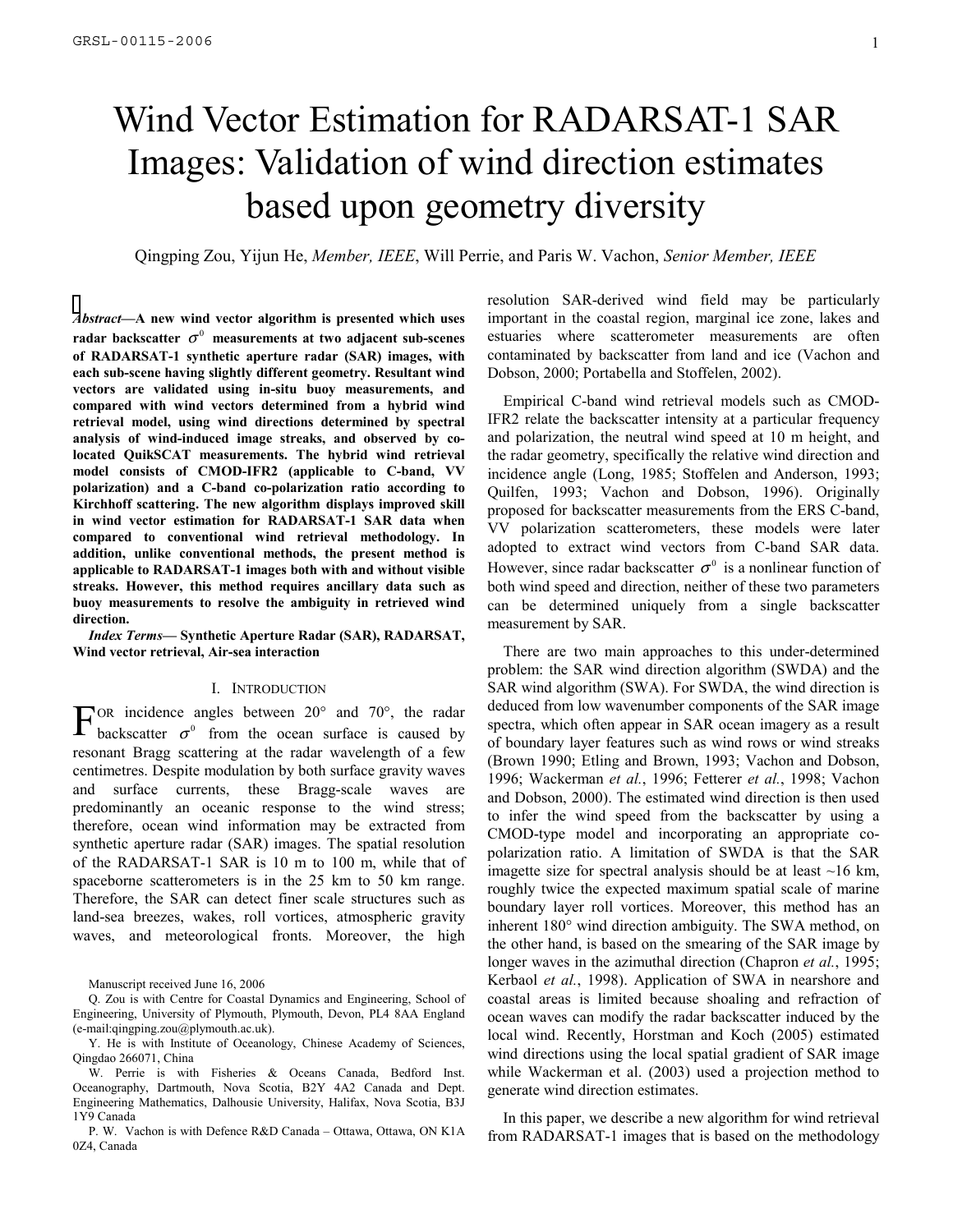used for scatterometer data. For the ERS-1 scatterometer, the wind speed and direction are inverted using a CMOD model and three  $\sigma^0$  measurements collected by independent antennae pointing in different directions (Stoffelen and Anderson, 1997). Here, we extract the wind speed and direction simultaneously from two  $\sigma^0$  measurements at adjacent wind cells within a single SAR image with slightly differing incidence angles. We assume that the wind speed and direction of the two cells are roughly equal to each other. Moreover, the resulting ambiguity in retrieved wind direction is eliminated by using the nearest buoy measurements.

Retrieved wind vectors from the new wind retrieval algorithm are validated with co-located NDBC buoy measurements, in comparison with the SWDA method, and in comparison with wind directions measured by co-located QuikSCAT data. In each case, a hybrid CMOD-IFR2 model function with a C-band co-polarization ratio according to Kirchhoff scattering is used.

#### II. WIND RETRIEVAL ALGORITHM

Each RADARSAT-1 SAR image is first divided into 25 km  $\times$  25 km grid cells along the range and azimuth directions. The average backscatter and incidence angle are used to retrieve the wind speed and direction in each grid cell by using the hybrid model for C-band, HH polarization. The hybrid model consists of the CMOD-IFR2 model function (IFREMER-CERSAT, 1996):

$$
\sigma_{VV}^0 = A + B \cos \phi + C \cos 2\phi , \qquad (1.1)
$$

where the subscript VV denotes the polarization,  $\phi$  is the wind direction relative to the radar-look direction ( $\phi = 0^{\circ}$  when wind blows toward the radar), *A* , *B* and *C* are empirical coefficients that depend on the radar incidence angle  $\theta$ , and the 10 m wind speed *U* , and the Kirchhoff co-polarization ratio (Elfouhaily et al., 1999)

$$
P_r = \left(\frac{1 + \tan^2 \theta}{1 + 2 \tan^2 \theta}\right)^2.
$$
 (1.2)

Combining equations (1.1) and (1.2) yields  $\sigma_{HH}^0 = P_r \sigma_{VV}^0$ , (1.3)

where the subscript HH represents the polarization (hereafter omitted for simplicity).

 We label each grid cell ( *m* , *n* ) where *m* and *n* index the range and azimuth coordinates, respectively. The wind vector for cell  $(m, n)$  is retrieved by minimizing the cost function  $J_{mn}$ , which is a sum of the error between the observed and estimated backscatter in two adjacent wind cells, i.e., ( *m* , *n* ) and  $(m+1, n)$ , each with slightly differing incidence angles:

$$
J_{m,n} = \left(\sigma_{m,n}^0 - \hat{\sigma}_{m,n}^0\right)^2 + \left(\sigma_{m+1,n}^0 - \hat{\sigma}_{m+1,n}^0\right)^2, \qquad (1.4)
$$

where  $\sigma_{m,n}^0$  and  $\sigma_{m+1,n}^0$  are the observed backscatter,  $\hat{\sigma}_{m,n}^0 = \hat{\sigma}_{m,n}^0(U_{m,n}, \phi_{m,n})$  and  $\hat{\sigma}_{m+1,n}^0 = \hat{\sigma}_{m+1,n}^0(U_{m+1,n}, \phi_{m+1,n})$  are the estimated backscatter from the hybrid model described by equations  $(1.1)$  to  $(1.3)$ , which are functions of wind speeds  $U_{m,n}$ ,  $U_{m+1,n}$  and wind directions  $\phi_{m,n}$ ,  $\phi_{m+1,n}$ . Neglecting

differences between the wind vectors of adjacent cells, namely  $\phi_{m+1,n} = \phi_{m,n}$  and  $U_{m+1,n} = U_{m,n}$ , and minimizing equation (1.4), we obtain

$$
\frac{\partial J_{m,n}}{\partial \phi_{m,n}} = 0 \tag{1.5}
$$

and

$$
\frac{\partial J_{m,n}}{\partial U_{m,n}} = 0.
$$
\n(1.6)

For simplicity, we drop the subscript ( *m* , *n* ) hereafter. For a given wind speed and incidence angle, the radar backscatter  $\sigma^0$  is a second order polynomial function of cos $\phi$ , as shown by the CMOD model of equation (1.1). Therefore, the cost function *J* and its derivatives  $(\sin \phi)^{-1} \partial J / \partial \phi$  and  $\partial J / \partial U$ are third and fourth order polynomial functions of  $\cos \phi$ . Each of equations (1.5) and (1.6), therefore, leads to four solutions of  $\cos \phi$  for a given wind speed  $U$ .

In practice, we solve equations  $(1.5)$  and  $(1.6)$  numerically with the following procedure:

- a) Start with a trial wind speed  $U = 2$  m/s for a particular grid cell, substitute it into equations (1.5) and (1.6) to obtain  $\cos \phi$ ;
- b) calculate the discrepancy between the solutions of  $\cos \phi$ from equations  $(1.5)$  and  $(1.6)$ ;
- c) select those values with a discrepancy that is smaller than a user-specified tolerance (the final results of retrieved wind are not sensitive to the tolerance value);
- d) increase the trial wind speed *U* in increments of 0.5 m/s and repeat the procedure until *U* reaches 30 m/s, the expected upper limit for CMOD model functions;
- e) among all trial wind speed values, select the 12 pairs of  $cos(\phi)$  and *U* that give the smallest discrepancy, constituting optimum wind vectors for that particular grid cell.

Finally, among the multiple solutions for the wind direction, we choose the wind direction that aligns best with the nearest buoy wind direction. For wind cells at the edge of an image, wind vectors are taken to be the same as those of the nearest wind cell along the range direction. A similar methodology was applied to VV-polarization ENVISAT ASAR images by He *et al.* (2005), including a detailed discussion of the constraints of the methodology. The present paper extends those results to RADARSAT-1 data through use of a copolarization ratio, and presents new validation results.

# III. NUMERICAL SIMULATION

For scatterometers such as on QuikSCAT or ERS-1/2, wind vectors are retrieved from the radar backscatter observed at multiple azimuth looks. Here, for RADARSAT-1, wind vector are retrieved from the radar backscatter observed in neighboring sub-images at slightly different incidence angles. Since the cost function depends on both wind vectors and incidence angles, we are concerned with the change in wind direction sensitivity with incidence angle. The following two numerical simulations are sensitivity studies to show the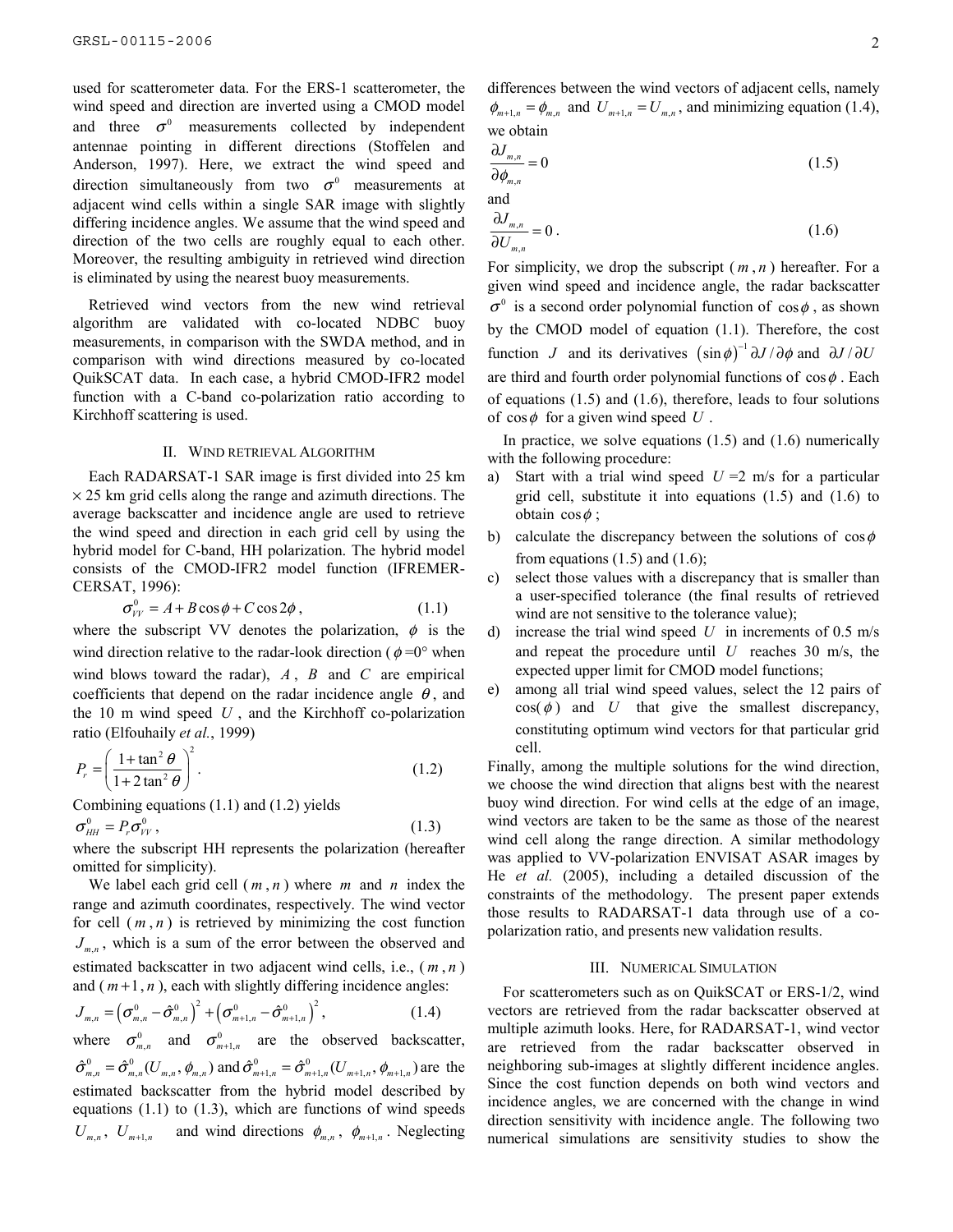advantages and disadvantages of applying the present method to RADARSAT-1 data.

Assuming a wind speed of 8 m/s and a wind direction of  $45^{\circ}$ (which is the wind direction relative to the radar look direction: this angle is zero when the wind is blowing towards the radar), the corresponding radar backscatter pairs are  $\sigma_2^0$ and  $\sigma_1^0$  at neighboring sub-images with incidence angles of 35° and 36°. Assuming these radar backscatter pairs,  $\sigma_1^0$  and  $\sigma_2^0$ , are SAR-observed values, the relationship between the cost function and the wind speed and direction are shown by the contour plot in Fig. 1. There are 8 local cost function minima, as indicated by the black specks in the plot. These lead to the wind vector solutions listed in Table I. Similar to scatterometer methodology, multiple solutions may exist in the present wind retrieval for RADARSAT data. However, wind retrieval from scatterometers is subject to little ambiguity because the QuikScat best fit solution is correct in 80% of the cases and 3rd and 4th solutions occur in a minority of cases, while the ERS scatterometers provide two solutions that are almost exactly 180° apart (Portabella 2002). The direction ambiguity associated with scatterometers is much easier to resolve than that posed here. Moreover, multiple azimuth angles are more effective in obtaining wind direction than multiple incidence angles. Therefore, we are forced to eliminate the multiple solutions by using ancillary wind direction data, such as buoy data.

In our example, given a 45° reference wind direction, Table I implies that the resultant wind speed is 6.9 m/s, and the wind direction is 32°, because this combination gives a wind direction that is closest to the actual wind direction.

Through numerical experiments on model sensitivity to noise similar to those in He et al. (2005), we found that errors in wind speed lead to very small errors in wind direction. However large errors in retrieved wind direction may occur if wrongly referenced wind directions are used to choose from among the multiple wind direction solutions.



Fig. 1. Cost function contours as a function of wind speed and wind direction. Eight local minima are indicated by the black specks.

TABLE I WIND VECTORS OBTAINED FROM THE NUMERICAL SIMULATION

| Number                            |      |      |      | 4    |      | 6    |      | 8    |
|-----------------------------------|------|------|------|------|------|------|------|------|
| Wind speed<br>(m/s)               | 6.7  | 6.7  | 6.9  | 6.9  | 9.6  | 9.6  | 9.6  | 9.6  |
| Wind<br>direction $(°)$           | 155  | 205  | 32   | 328  | 63   | 297  | 121  | 239  |
| Cost<br>function<br>$(X 10^{-2})$ | 1.46 | 1.46 | 1.26 | 1.26 | 1.37 | 1.37 | 1.60 | 1.60 |

#### IV. MODEL VERIFICATION

A set of five C-band, HH polarization RADARSAT-1 images was used to validate our new wind retrieval algorithm. They were acquired over the Bay of Fundy, the northeast and northwest coasts of the US, and the east coast of Canada between 25 December 2002 and 13 March 2003. Wind vectors were estimated using the new wind algorithm, with the ambiguity in retrieved wind direction eliminated using the nearest operational buoy measurements. The results were compared with those calculated by combining the wind directions predicted by SWDA (Vachon & Dobson 2000) and observed by co-located QuikSCAT measurements, using the hybrid model of equations (1.1) to (1.3). However, we excluded low wind conditions  $($   $4 \,$  m/s), for which the CMOD-IFR2 relationship is not valid because patchiness, fronts and slicks can have significant effects on the radar backscatter amplitude (Fetterer *et al.*, 1998).

The wind speed estimates from our new algorithm are compared with those obtained using the wind direction given by the spectral analysis of the SAR images (i.e., SWDA) in combination with the hybrid model from equations (1.1) to (1.3), in relation to *in situ* buoy measurements (Fig. 2a). The 180° wind direction ambiguity associated with SWDA was removed by using the nearest buoy wind direction. Associated wind direction comparisons are presented in Fig. 2c. A discrepancy in wind direction leads to a misinterpretation of wind speed using the hybrid model, which increases at higher wind speeds. Therefore, the RMS error in wind direction is more suitable for evaluating the wind retrieval algorithm. The RMS wind direction error from our new wind algorithm is about half that reported by Fetterer *et al.* (1998), whereas RMS wind direction errors from the SWDA method and Fetterer *et al.* (1998) are comparable (Table II).

Fig. 2b compares wind speeds retrieved by our new algorithm with those obtained using the wind directions from co-located QuikSCAT measurements (with a acquisition time difference of between 30 and 60 minutes), using the hybrid model of equations  $(1.1)$  to  $(1.3)$ . The comparisons were conducted in relation to *in situ* buoy measurements. Associated wind direction comparisons are given in Fig. 2d. Errors in wind retrieval using the wind directions from colocated QuikSCAT data are comparable to those obtained by the SWDA method in this study and by Fetterer *et al.* (1998), but they are considerably higher than those resulting from our new algorithm (Table II).

The estimated wind vectors from our new algorithm are compared with those from the SWDA method for the SAR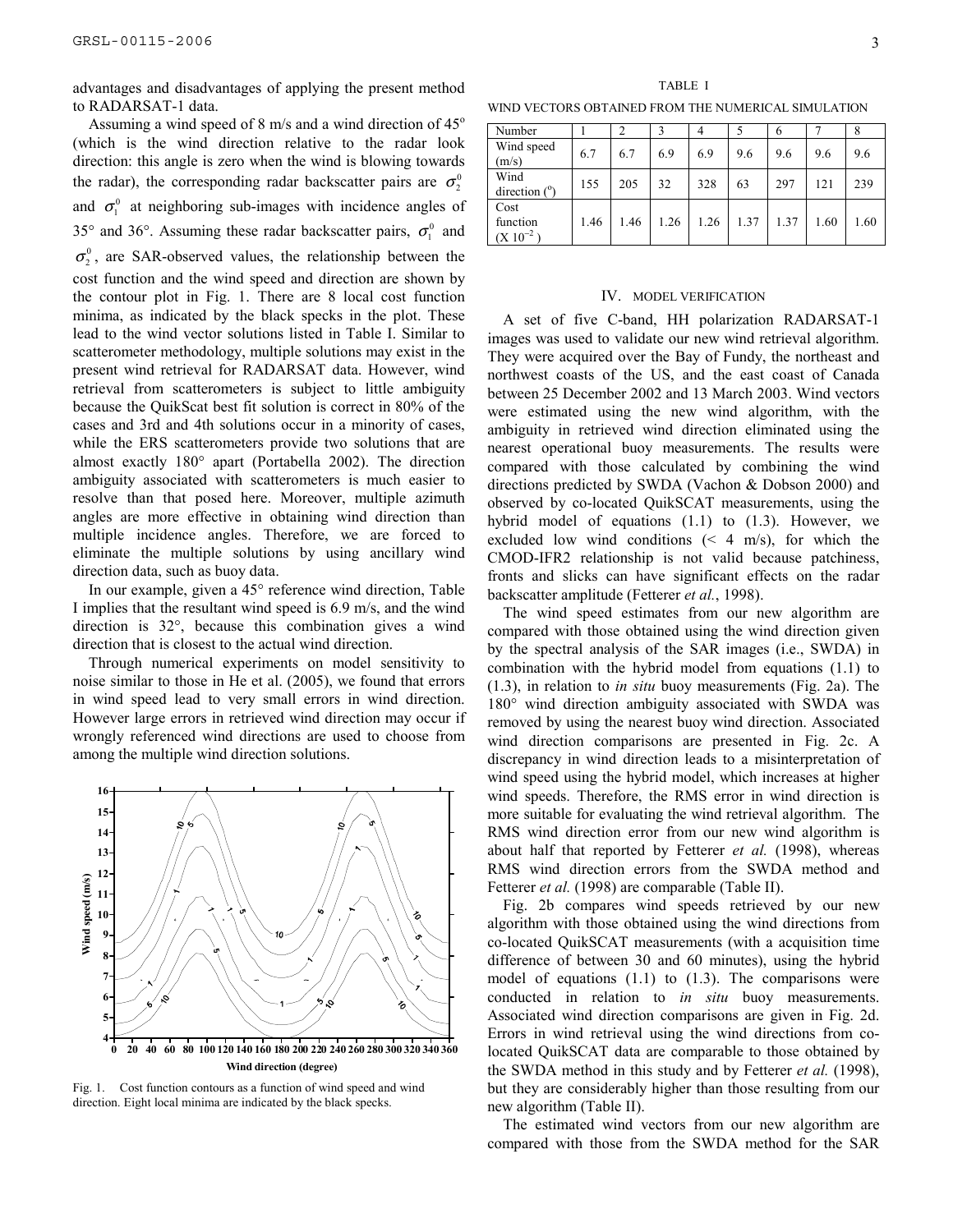image of 21 January 2003 in Fig. 3. As indicated by Fig. 3, the wind directions given by SWDA are biased to the right, compared to those predicted by our new algorithm. Deviations in wind speed estimates in Fig. 3 are solely due to the differences in the wind direction estimates. Wackerman *et al.* (1996) and Alpers and Brümmer (1994) found that the wind streak directions determined by SWDA are not perfectly aligned with the actual wind direction.

Fig. 4 compares the estimated wind vectors from our new algorithm with those extracted from wind directions of colocated QuikSCAT measurements (with a time lag of 37 minutes) using the hybrid model of equations (1.1) to (1.3). Fig. 5 show a comparison of wind speed and direction for the three sets of wind vectors in Figs. 3 and 4. As shown by these figures, the wind speed and direction estimated by SWDA are biased low relative to those of our new wind algorithm, whereas those inferred from co-located QuikSCAT directions compare well with those obtained by the new wind algorithm. In Fig. 5, we excluded wind vectors from grid cells on land, or having incidence angles smaller than 23° (the CMOD type models were developed for incidence angles larger than 23°).

#### V. CONCLUSION AND DISCUSSIONS

We have constructed a wind retrieval algorithm for C-band, HH-polarized RADARSAT-1 SAR images. The algorithm can be adapted for wind vector estimates for other C-band SAR images. The new algorithm results in a RMS error of  $3.6 \text{ m s}^{-1}$ in wind speed and 17° in wind direction, for moderately wind speeds between 13 and 22 m  $s^{-1}$ . By comparison, the conventional SWDA method (Vachon & Dobson 2000) has a RMS error of 3.6 m  $s<sup>-1</sup>$  in wind speed and 38° in wind direction, whereas wind retrieval using the wind directions from co-located QuikSCAT data resulted in a RMS error of  $3.9 \text{ m s}^{-1}$  in wind speed and  $35^{\circ}$  in wind direction. For lower wind speeds, between 4 and 16 m s<sup>-1</sup>, Fetterer *et al.* (1998) obtained a RMS error of 2 m s<sup>-1</sup> in wind speed and  $37^{\circ}$  in wind direction.

In previous approaches to wind retrieval, such as SWDA and SWA, either wind speed or wind direction can be retrieved from SAR measurements, but not both. By comparison, wind speed and direction are extracted simultaneously in our new wind algorithm. In addition, the present algorithm does not rely on the presence of visible wind streaks. Therefore, our new algorithm can potentially be automated for wind retrieval from RADARSAT SAR images. Moreover, our new wind algorithm has the potential to retrieve wind at higher resolutions than conventional algorithms. This is of particular importance for investigations of boundary layer rolls in hurricanes, for example.

The five images used in this study have relatively homogeneous and uniform wind conditions. Therefore, the 180° wind directional ambiguity was successfully resolved. However, in cases involving more complicated mesoscale features, such as hurricanes or intense small cyclones in which rapid spatial and temporal variations of wind direction prevail, resolving the 180° ambiguity may be quite challenging. Existing methods that remove the wind direction ambiguity in scatterometer images, such as those proposed by Stofellen and Anderson (1997), may offer a conceptual methodology.

The errors in wind direction and the radiometric noise in the SAR data lead to larger errors in wind speed at a higher wind speed. Thus, they constitute the major sources of error in wind retrieval because the wind speeds used in this study exceed 13  $m s<sup>-1</sup>$ . In the special cases of up-, cross- and down-wind orientations, when  $cos(\phi)$  and  $cos(2\phi)$  are -1, 0 or 1, the sensitivity of the present wind retrieval algorithm to wind direction is close to zero (see Fig. 1). Changes in wind speed and direction in the neighboring sub-images also introduces errors. Other than the discrepancy inherent with the wind retrieval algorithm, additional sources of error include: (1) limitations on buoy measurement accuracy by about  $\pm 0.8$  m s<sup>-1</sup> and  $\pm 10^{\circ}$  (Gilhousen 1987); (2) limited calibration accuracy of RADARSAT-1, especially in the coastal zone; (3) space and time separations between the center of wind cells and buoy observations; (4) local non-wind effects on the backscatter by ocean fronts and slicks; and (5) close proximity of buoys to the coast.

#### ACKNOWLEDGMENT

We thank John Wolfe (Canada Centre for Remote Sensing) for providing us with the CCRS wind retrieval (spectral analysisbased) software package for RADARSAT-1 SAR images. We were funded by Petroleum Research Atlantic Canada, the Canadian Space Agency, and Canada Panel on Energy Research and Development.

#### **REFERENCES**

- [1] Alpers, W. and B. Brümmer, Atmospheric boundary layer rolls observed by the synthetic aperture radar aboard the ERS-1 satellite, J. Geophys. Res., 99, 12613-12621, 1994.
- [2] Brown, R. A., Surface fluxes and remote sensing of air-sea interactions, in surface waves and fluxes, edited by G. L. Geernaert and W. J. Plant, pp. 7-27, Kluwer Acad., Norwell, Mass., 1990.
- [3] Chapron, B., T.T. Elfouhaily, and V. Kerbaol, Calibration and validation of ERS wave mode products, DRO/OS/95-02, Inst. Fr. De Rech. Pour l'Exploit. De la mer, Brest, France, 1995.
- [4] Elfouhaily, T., D. R. Thompson, D. Vandemark, and B. Chapron, A New bistatic model for electromagnetic scattering from perfectly conducting random surfaces, Waves in Random Media, 9, 281-294. 1999.
- [5] Etling, D., and R. A. Brown, Roll vortices in the Planetary boundary layer: A review, Boundary Layer Meteorology, 65, 215-248, 1993.
- [6] Fetterer, F., D. Gineris, and C. C. Wackerman, Validating a scatterometer wind algorithm for ERS-1 SAR, IEEE Trans. Geosci. Remote Sens., Vol. 36, 479–492, 1998.
- [7] He, Y.-J., W. Perrie, Q.-P. Zou and P.W. Vachon, A new wind vector algorithm for C-band SAR, IEEE Trans. Geosci. Remote Sens., 43 (7), 1453-1458, 2005.
- [8] Horstmann, J. and Koch, W., Measurement of ocean surface winds using synthetic aperture radars, IEEE Journal of Oceanic Engineering, Vol. 30, No. 3,508-515, 2005.
- [9] IFREMER-CERSAT Off-line wind scatterometer ERS products: user manual, Technical Report C2-MUT-W-01-1F, Version 2.0, IFREMER-CERSAT, BP 70, 29280 PLOUZANE, France.
- [10] Long, A.E. Towards a C-band radar sea echo model for the ERS-1 scatterometer in Proc. 3rd International Colloquium on Spectral Signatures of Objects in Remote Sensing, Les Arcs, France, 16-20 Dec., ESA SP-247, pp 29-34, 1985.
- [11] Kerbaol, K., B. Chapron, and P.W. Vachon, Analysis of ERS-1/2 synthetic aperture radar wave mode imagettes, J. Geophys. Res., vol. 103, no. C4, 7833–7846, 1998.